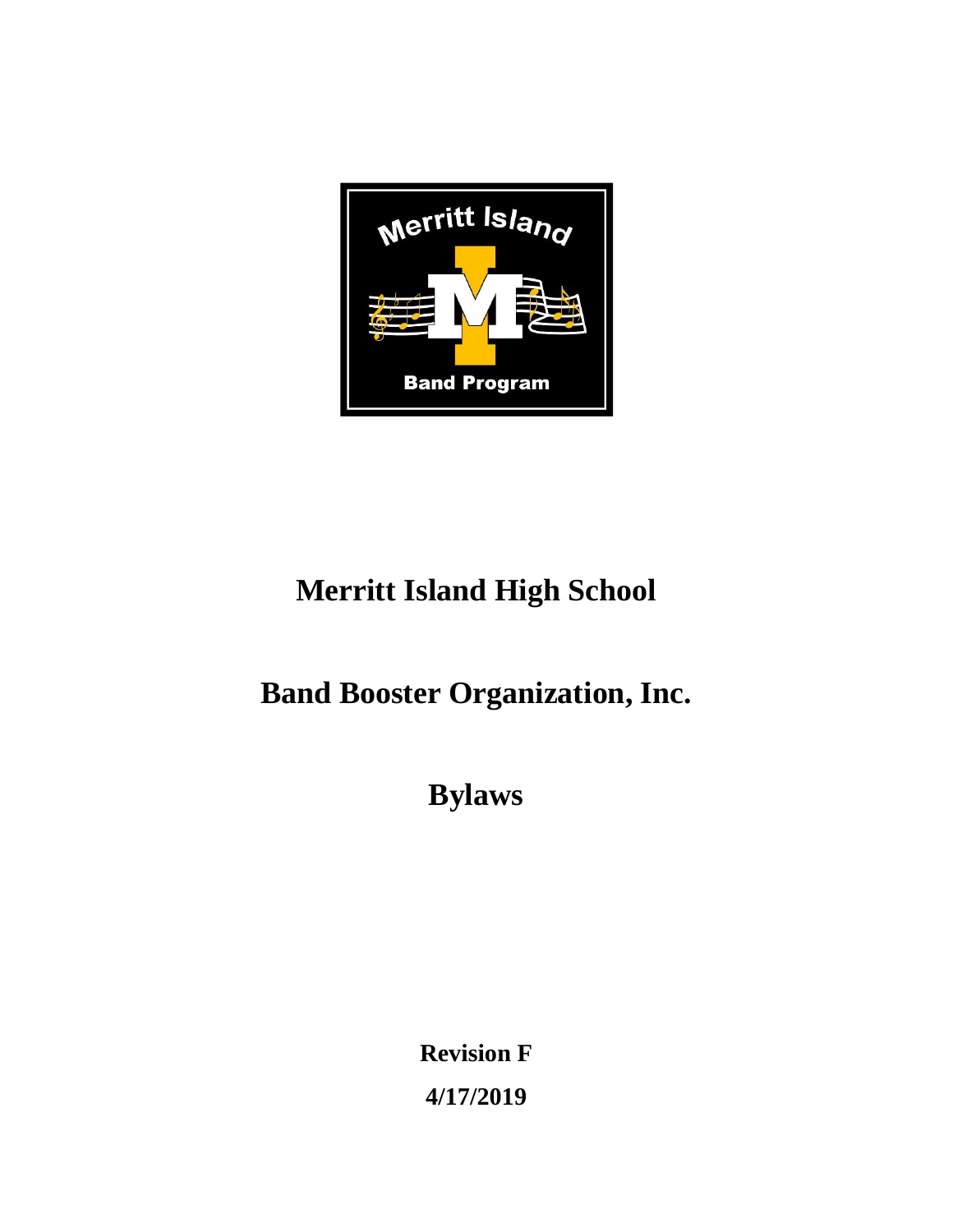## Contents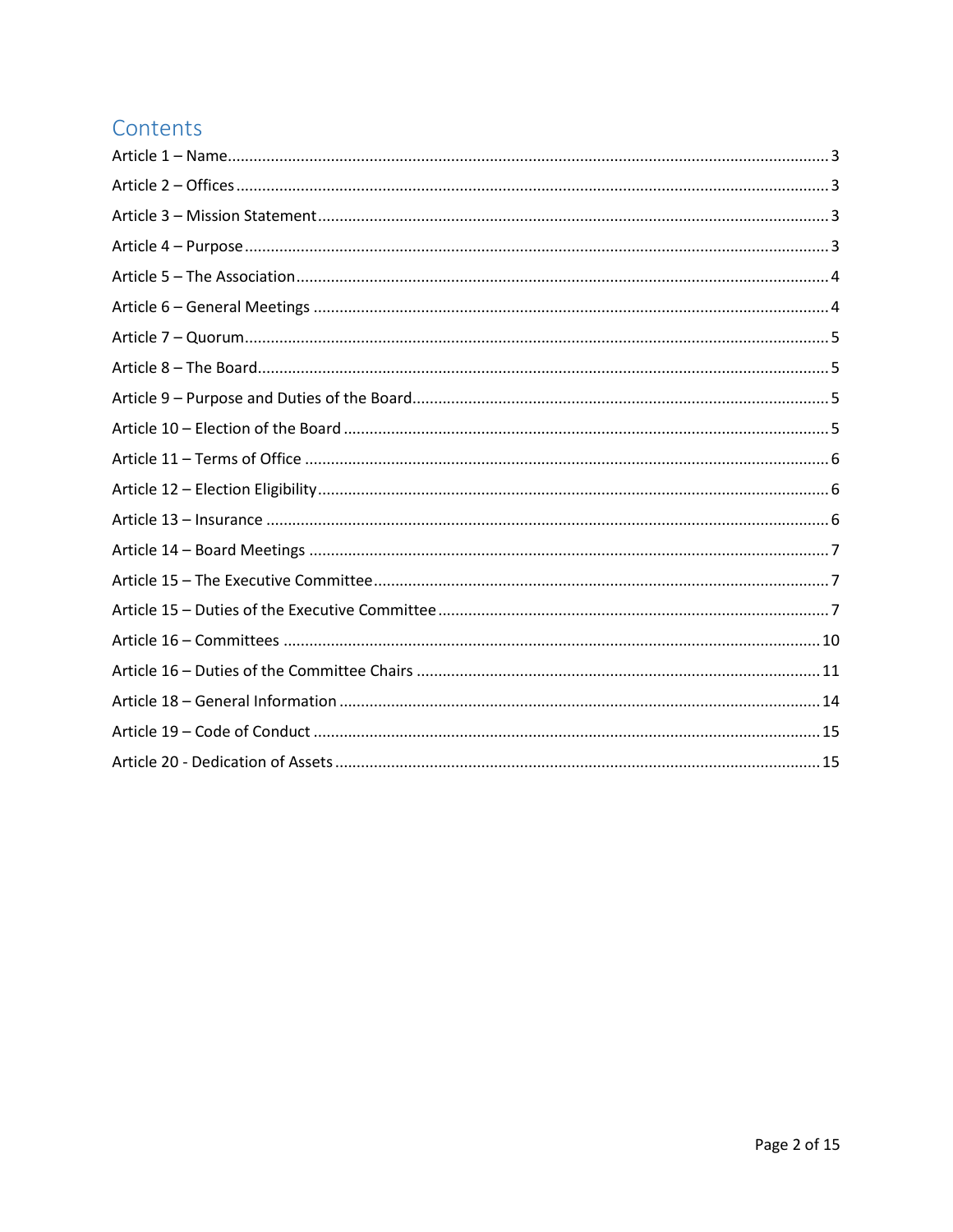#### **Article 1 – Name**

<span id="page-2-0"></span>The name of this organization shall be Merritt Island High School Band Booster Organization, Inc., hereinafter the MIHSBBO, Inc.

#### **Article 2 – Offices**

<span id="page-2-1"></span>The principal office of the MIHSBBO, Inc. shall be located at 100 Mustang Way, Merritt Island, FL 32953.

#### **Article 3 – Mission Statement**

<span id="page-2-2"></span>To enhance the experience of all band students and provide an opportunity for others to enhance their quality of life by being part of the MIHSBBO, Inc. by participating in the "Purpose" of MIHSBBO, Inc.

#### **Article 4 – Purpose**

<span id="page-2-3"></span>The purpose and objectives of this organization are promoted through cooperation of parents, guardians, students, the community, faculty, and administrators of Merritt Island High School. These include the following:

- 1. Always keep the best interest of the students in mind;
- 2. Continually maintain an enthusiastic interest in the band program of Merritt Island High School;
- 3. Lend all possible support, including but not limited to, making a personal commitment to volunteer time in addition to providing moral and financial support to the Band Program of Merritt Island High School;
- 4. Cooperate with the Director and Staff of the Merritt Island High School band program, or any program sponsored by the MIHSBBO, Inc., and the Merritt Island High School administrators to promote the highest possible ideals in music education;
- 5. Participate and support the community and promote community awareness.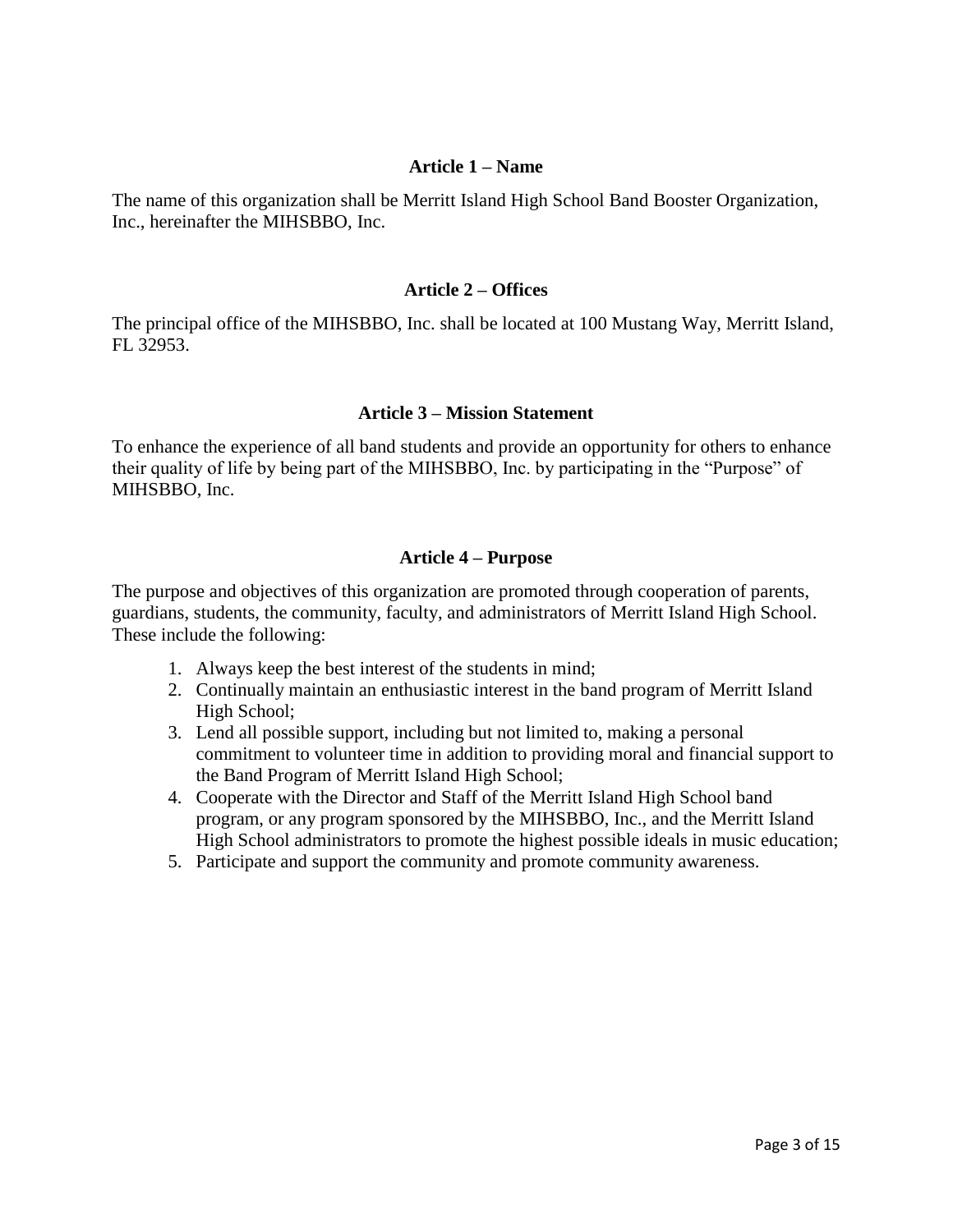## **Article 5 – The Association**

## <span id="page-3-0"></span>**Membership:**

To assist the students and Director in reaching their goals, each family is expected to conduct a minimum amount of fundraising/volunteering and event activities each year.

- A. General Membership: General membership shall consist exclusively of the parents or legal guardians of the participating students of the Merritt Island High School Band. Each parent member who becomes a member of the MIHSBBO, Inc. shall have a vote in all matters as provided for in these Bylaws. Voting members shall consist of general members, as determined by the Executive Committee, prior to the first General Membership meeting of the year.
- B. Associate Membership: Associate membership shall be open to all other family members: alumni, or parents of alumni. Associate members may hold board positions if nominated by a General Membership board member and the individual being nominated stays current on MIHSBBO, Inc. dues and volunteer requirements. The Board may also extend Honorary Associate membership to any persons who have contributed substantially to the purpose of the Organization.
- C. Director Membership: The Director of the Merritt Island High School Band shall be deemed a member of the Organization.

## **Compensation:**

MIHSBBO, Inc. members shall not receive any monetary compensation for their services. However, the Organization Board may elect to offer a gift or award for services rendered to any director, officer, or individual who made a meaningful contribution to the Organization.

#### **Terms of Membership:**

The membership term will be for one year beginning the day after the final day of school as stated on Brevard Public School Calendar and ending on the day after the final day of school the following year.

## **Article 6 – General Meetings**

<span id="page-3-1"></span>There will be two (2) General Meetings of the Organization held each year. The time and place of these meeting should coincide with the Prism Concert and the Spring Concert, when possible. If for unforeseen circumstances the meetings cannot be held at these times the President may reschedule for another time and place to be announced. If required, the President can call for a Special General Meeting upon giving seven (7) days advance notice of time and location.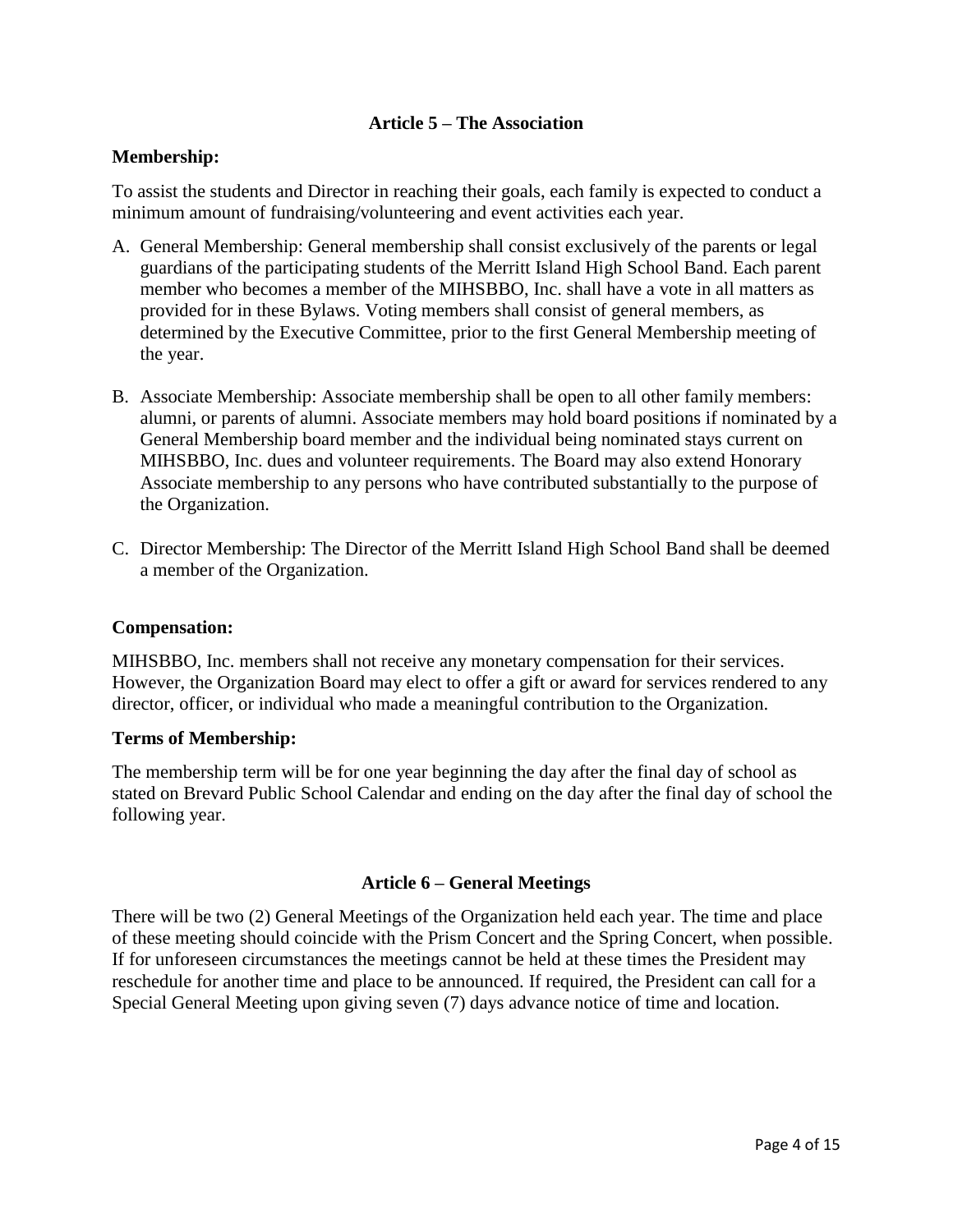## **Article 7 – Quorum**

<span id="page-4-0"></span>In a General Meeting a quorum of the membership shall consist of at least ten (10) members, which must include at least one Executive Board member, with a majority (50% plus 1) vote required to pass any motion.

#### **Article 8 – The Board**

#### <span id="page-4-1"></span>**Composition of the Board:**

The MIHSBBO, Inc. Board of Directors, hereinafter The Board, shall consist of the Executive Committee, ten (10) Committee Chairs (Uniforms, Fundraising, Events, Logistics, Volunteers/Chaperones, Concession/Hospitality, Media Services, Trip Coordinator, Space Coast Classic Chair and Buyer), the Band Director, and the Alumni representative.

**Board Alumni Representative:** Recognizing the vast knowledge gained from previous years' service, Board Members who wish to remain active after their student has moved on from Merritt Island High School are eligible for the Board Alumni Representative position. One Board Alumni Representative position is part of the MIHSBBO, Inc. Board of Directors, and the person filling this position serves a one-year term, concurrently with the other MIHSBBO, Inc. Board of Directors. This one-year term is renewable.

#### **Article 9 – Purpose and Duties of the Board**

<span id="page-4-2"></span>The purpose of The Board is to direct and manage all affairs of the Organization, including establishing goals and assumption of responsibilities that are necessary to the MIHSBBO, Inc.

- To assist and support the Band Director
- To transact the business of the Organization in keeping with the Organization's purpose
- To approve routine and non-routine expenditures consistent with the limits of the budget at monthly Board meetings. When it is not feasible to wait for next Board meeting, all purchases must be pre-approved by the Band Director, the President, and the V.P. of Finance.
- To present a report at the General Meetings of the Organization

#### **Article 10 – Election of the Board**

<span id="page-4-3"></span>At the January Board Meeting, the President will appoint a Nominating Committee composed of at least three (3) Board Members. The Nominating Committee will compile a list, from those who consent to serve, of eligible candidates for each position and present the list in the form of a ballot at the March Board Meeting for discussion and voting by those general members (as defined in Article 5 paragraph A) in attendance. Any positions left unfilled shall be identified and final selection completed no later than the April MIHSBBO, Inc. Board meeting. At the final General Meeting of the Organization (Spring Concert) the membership will be asked to ratify the panel of nominees set forth by The Board and Nominating Committee.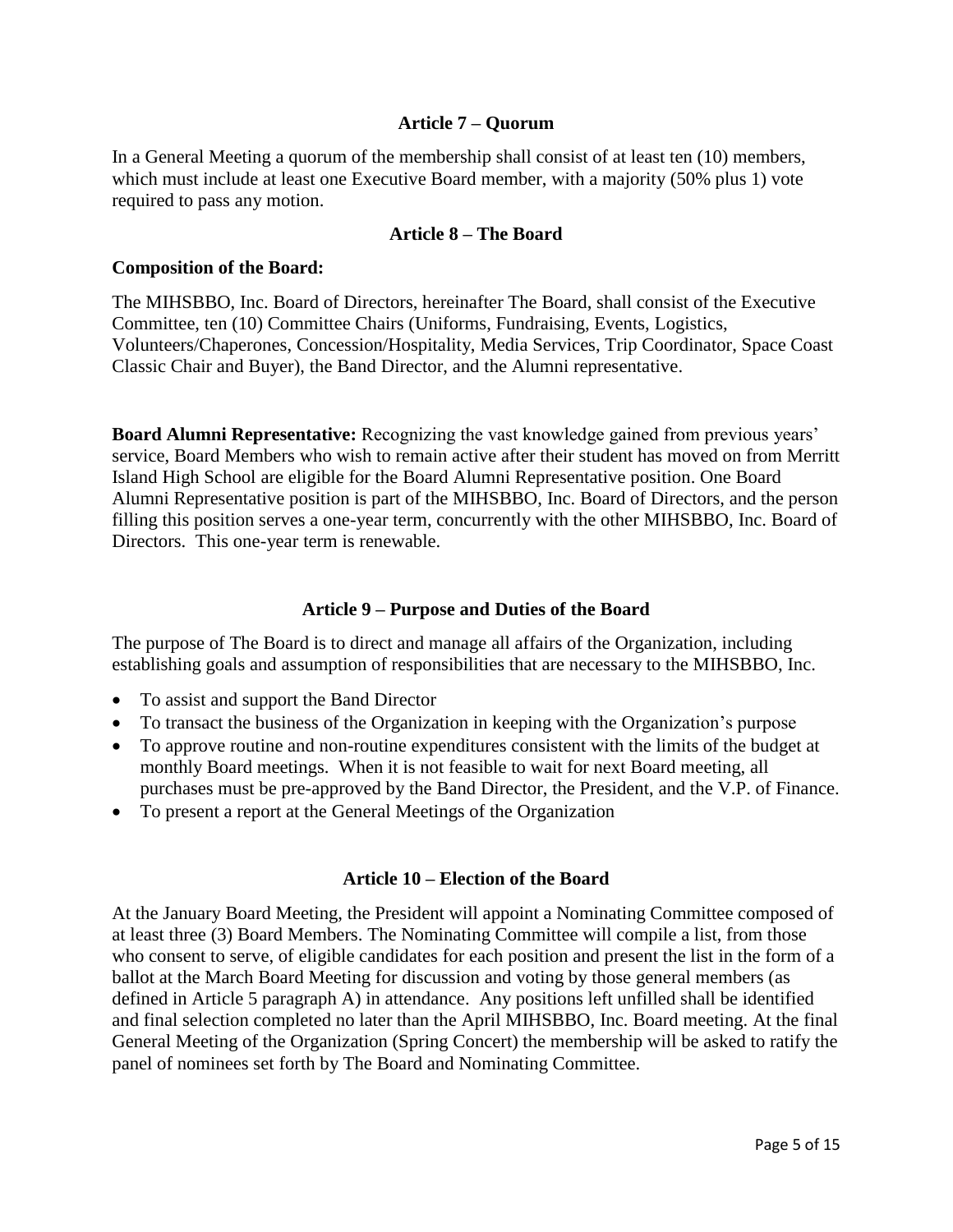## **Article 11 – Terms of Office**

- <span id="page-5-0"></span>1. With the exception of the MIHSBBO, Inc. President, Vice President of Finances and the Trip Coordinator, the BBO, Inc. Executive Board and Committee Chairs shall each be nominated and elected for one-year terms.
- 2. The President, Vice President of Finances, and the Trip Coordinator are elected for twoyear terms, with the exception of election year 2019. In order to offset the terms of the President and Vice-President of Finance, in 2019 the Vice-President of Finance will be elected for a single one-year term. Thereafter, this position will be elected for two-year terms.
- 3. New officers will start a transition period beginning on May 1 of the election year. This transition period includes training and guidance from outgoing board members. Transition period should not exceed the last day of school as set by Brevard County School Board. All financial accounts signature cards should be updated to reflect the new board members during this period.
- 4. As set by the Brevard County School Board, terms of office begin the day after the last day of school and end the last day of school of the next election year of that office.
- 5. A vacancy occurring in any office except President shall be filled for the unexpired term by a member who consents to serve and receives a majority vote of the remaining Board Members.
- 6. In the case of a vacancy in the office of the President, the  $1<sup>st</sup>$  Vice President shall serve the remaining term of office.
- 7. In the event any officer or representative fails to attend three (3) Board Meetings or fails to perform the duties of his/her office, the Board may vote to remove the officer or representative at their discretion.
- 8. There are no limits on the number of terms a person may be elected to serve in the Organization.

## **Article 12 – Election Eligibility**

- <span id="page-5-1"></span>1. Each Candidate must be a Member of the Organization as outlined in Article 5.
- 2. Each candidate must have the proper Brevard County Public School Board volunteer level status.
- 3. Each candidate must be in financial good standing with the MIHS BBO.

## **Article 13 – Insurance**

<span id="page-5-2"></span>Insurance is provided for MIHSBBO, Inc. Board members against liabilities asserted against or incurred by them in their capacity as Board members or arising out of their status as Board members, whether or not the MIHSBBO, Inc. would have the power to indemnify the Board member against such liability under the articles of incorporation, these bylaws, or provisions of law.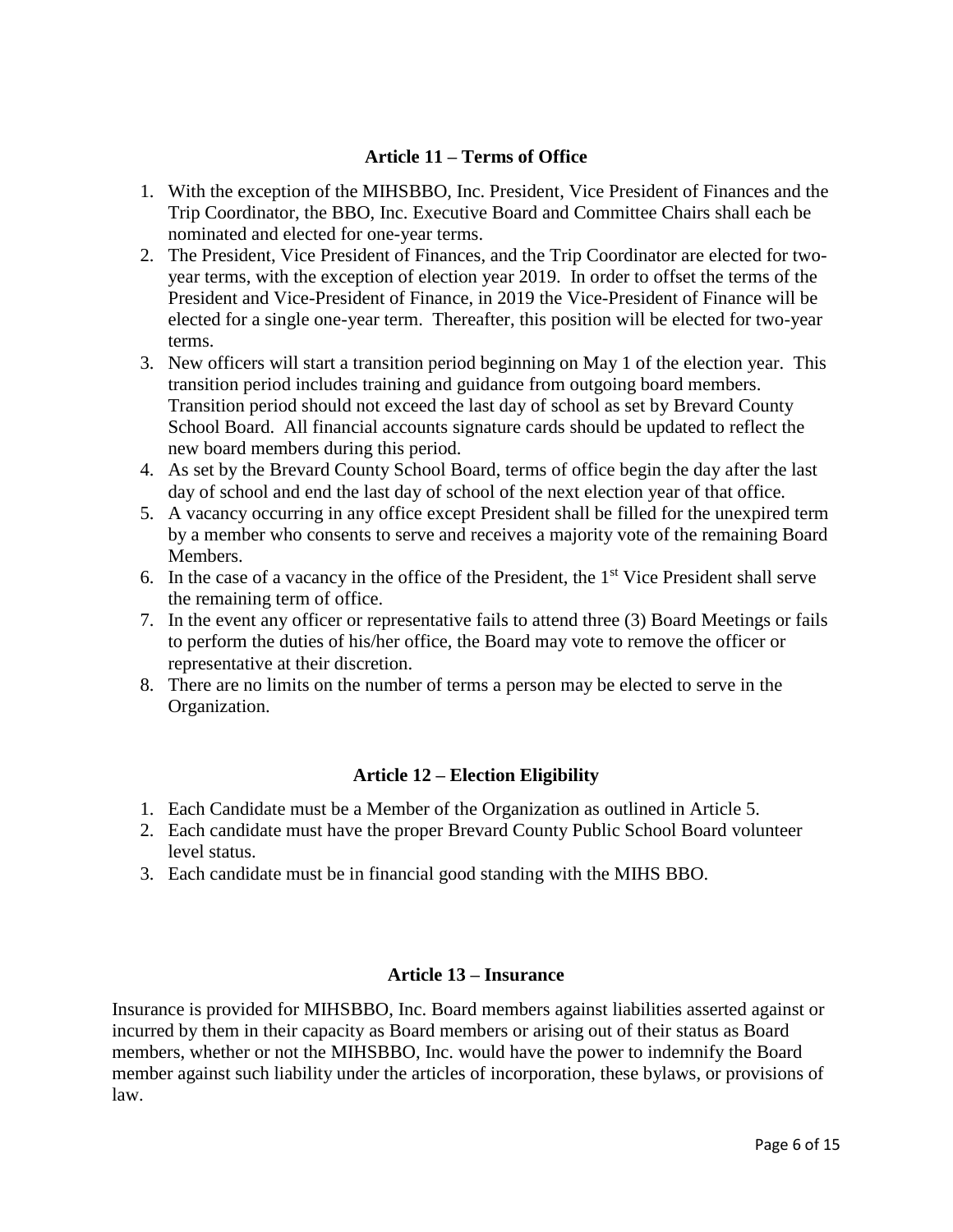## **Article 14 – Board Meetings**

<span id="page-6-0"></span>Board meetings will be held once a month during the academic year at a time and location that has been announced. Special meetings of the board may be called by the President and shall be agreed upon by both the Vice Presidents.

Any Organization member may raise an issue for discussion. Board members must make all motions and only Board Members may vote.

## **Quorum of the Board:**

In a board meeting, a quorum shall consist of at least a majority (50% plus 1) of the members with a majority (50% plus 1) vote of those present required to pass any motion.

## **Article 15 – The Executive Committee**

#### <span id="page-6-1"></span>**Composition of the Executive Committee:**

The Executive Committee shall consist of the President, the Vice Presidents, the Secretary, and the Treasurers. All Executive Committee members must have the proper volunteer level status as designated by the Brevard County Public School Board.

<span id="page-6-2"></span>

| <b>POSITION &amp; SKILLS NEEDED</b>                                                            | <b>DESCRIPTION</b>                                                 |
|------------------------------------------------------------------------------------------------|--------------------------------------------------------------------|
| <b>President</b>                                                                               | Must be an approved Brevard County Public School Board volunteer   |
| (2 Year Term)                                                                                  | Preside at all meetings of the Association                         |
| Leadership<br>Robert's Rules Meeting<br><b>Oral Presentation</b><br><b>Conflict Resolution</b> | Direct the business of the organization                            |
|                                                                                                | Coordinate the work of the Board and Committees                    |
|                                                                                                | Give presentations at general meetings                             |
|                                                                                                | Execute the resolutions of the Board                               |
|                                                                                                | Be a presence at all events                                        |
|                                                                                                | Greeter for all band families and bands at football games          |
|                                                                                                | Check in with workers at events to ensure they have what they need |
|                                                                                                | Member of the Finance Committee                                    |

## **Article 15 – Duties of the Executive Committee**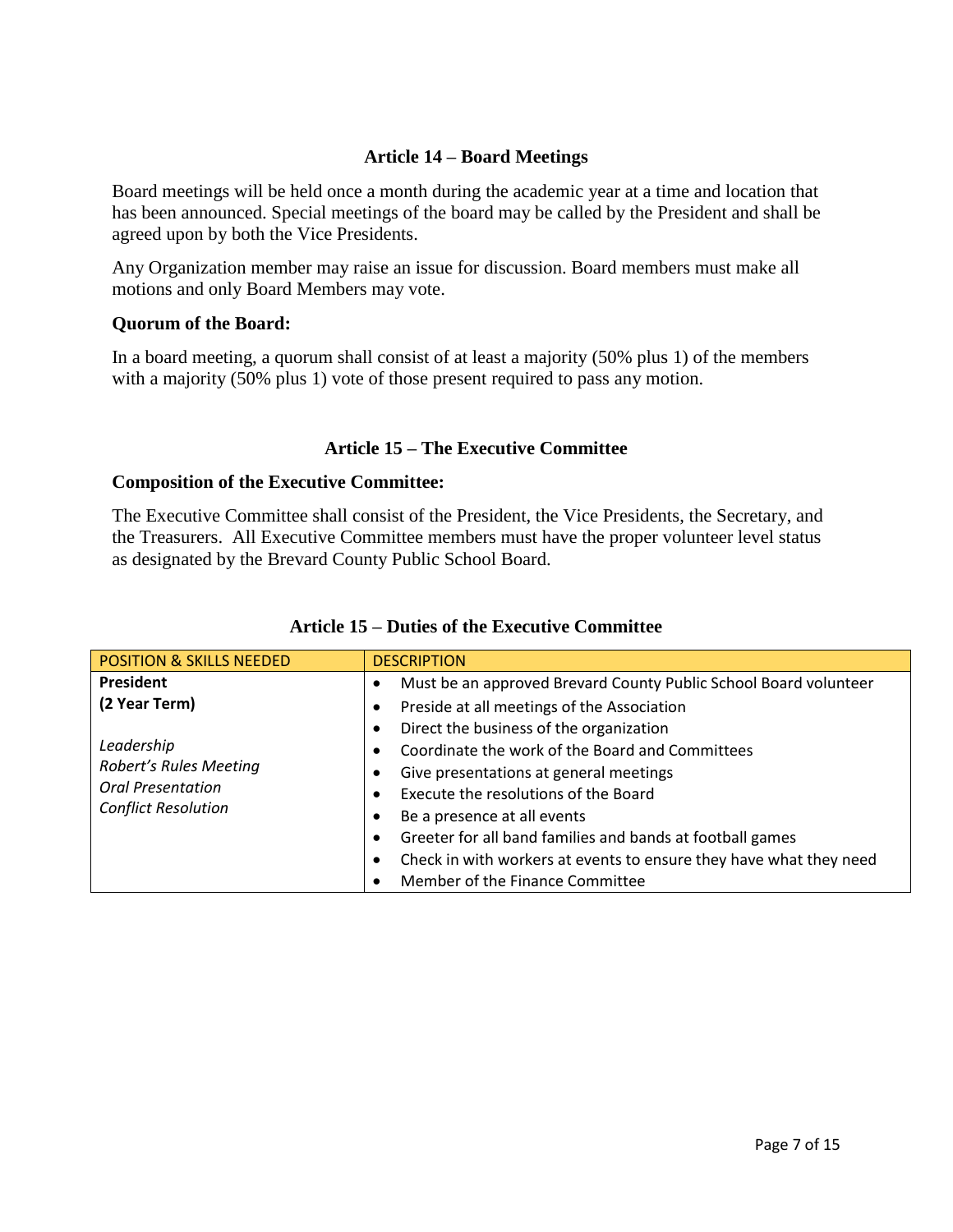| <b>Vice President of Finances</b>    | Must be an approved Brevard County Public School Board volunteer<br>$\bullet$                                                                    |
|--------------------------------------|--------------------------------------------------------------------------------------------------------------------------------------------------|
| (2 Year Term)                        | Assist the President in his/her activities<br>$\bullet$                                                                                          |
|                                      | Act as President in the temporary absence of the President<br>$\bullet$                                                                          |
| Leadership                           | Ensure that all board members are familiar with By-Laws & procedures<br>$\bullet$                                                                |
| Robert's Rules Meeting               | Provides oversight to the following committee chairs:<br>$\bullet$                                                                               |
| Good with Budgeting                  | <b>Fundraising Committee Chair</b><br>$\circ$                                                                                                    |
| Good Teacher/Presenter               | <b>Buyer</b><br>$\circ$                                                                                                                          |
|                                      | Serves as Chair of the Finance Committee<br>$\bullet$                                                                                            |
|                                      | Prepares and Submits IRS 1099-misc<br>$\bullet$                                                                                                  |
|                                      | Maintains files of W-9s<br>$\bullet$                                                                                                             |
|                                      | Files annual Federal IRS Taxes<br>$\bullet$                                                                                                      |
|                                      | Maintains and files annual Sunbiz report with State of FL<br>$\bullet$                                                                           |
|                                      | Work with Accounts Payable, Accounts Receivable and Student<br>$\bullet$                                                                         |
|                                      | Accounts Treasurers as well as Logistics                                                                                                         |
|                                      | Audit reconciliation report bank statements monthly<br>$\bullet$                                                                                 |
|                                      |                                                                                                                                                  |
|                                      |                                                                                                                                                  |
| <b>Vice President of Events</b>      | Must be an approved Brevard County Public School Board volunteer<br>$\bullet$                                                                    |
|                                      | Shall assist in recommending and planning events and activities<br>$\bullet$                                                                     |
| Leadership                           | Shall perform other duties as requested<br>$\bullet$                                                                                             |
| Organization                         | Should be present at most events<br>$\bullet$                                                                                                    |
| Planning/Scheduling                  | Provides oversight to the following committee chairs:<br>$\bullet$                                                                               |
| Delegation<br>Works well with others | Logistics<br>$\circ$                                                                                                                             |
| Leadership                           | Chaperone/Volunteer<br>$\circ$                                                                                                                   |
|                                      | Events<br>$\circ$                                                                                                                                |
|                                      | Concession/Hospitality<br>$\circ$                                                                                                                |
|                                      | <b>Trip Coordinator Chair</b><br>$\circ$                                                                                                         |
|                                      | For Example: End of Year Banquet, Freshman night, Graduation                                                                                     |
|                                      | Support, Space Coast Island Classic, Competitions, Parades, marching<br>field trips, Concerts (Prism, Spring, etc.), Ice Cream Social, Band Open |
|                                      | House, Solo and Ensemble, Band Dinner Fund Raiser, Class trip, Music                                                                             |
|                                      | Camps, Registration Nights, etc.                                                                                                                 |
| <b>Treasurer of Accounts Payable</b> | Must be an approved Brevard County Public School Board volunteer<br>٠                                                                            |
|                                      | Maintain digital copies of invoices, payments, reimbursement forms,<br>$\bullet$                                                                 |
| Organization                         | and receipts                                                                                                                                     |
| <b>Attention to Detail</b>           | Shall make disbursements within the approved budget<br>$\bullet$                                                                                 |
| Responsible & Dependable             | Shall forward all original documentation to the Treasurer of Accounts<br>$\bullet$                                                               |
| Takes timely action                  | Receivable                                                                                                                                       |
| Self-motivated                       | Communication with Accounts Receivable on bank balances and<br>$\bullet$                                                                         |
|                                      | categorization of expenses                                                                                                                       |
|                                      | Assist Accounts Receivable with collection of funds as required<br>$\bullet$                                                                     |
|                                      | Monitor mailbox in the School front office<br>$\bullet$                                                                                          |
|                                      | Order checks, stamps, or envelopes, etc.<br>$\bullet$                                                                                            |
|                                      | Handles all student financial records with confidentiality<br>$\bullet$                                                                          |
|                                      | Member of the Finance Committee<br>$\bullet$                                                                                                     |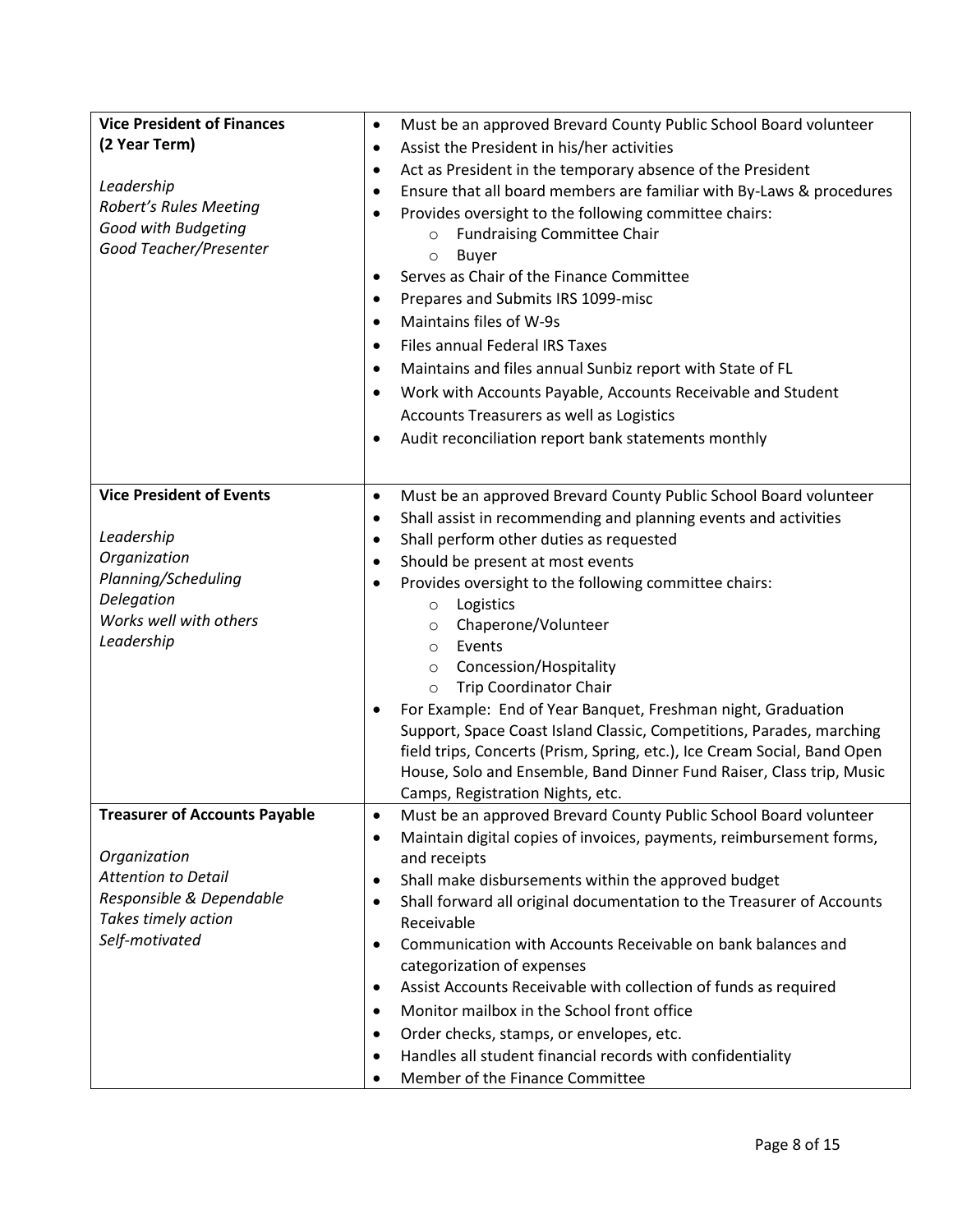| <b>Treasurer of Accounts Receivable</b>      | Must be an approved Brevard County Public School Board volunteer<br>$\bullet$        |
|----------------------------------------------|--------------------------------------------------------------------------------------|
|                                              | Responsible for monthly reconciliation of bank account<br>$\bullet$                  |
| Organized                                    | Keep full and accurate books of account containing originals of all<br>$\bullet$     |
| <b>Attention to Detail</b>                   | deposits, invoices, reimbursement forms and receipts                                 |
| Responsible & Dependable                     | Will collect all payments<br>٠                                                       |
| Takes timely action                          | Keeps an updated record for activities and Events expenditures on<br>$\bullet$       |
| Self-motivated                               | payables and receivables                                                             |
| Works well with others                       | Will handle NSF checks issues<br>$\bullet$                                           |
|                                              | Monitor the Band's bank account                                                      |
|                                              | $\bullet$                                                                            |
|                                              | Maintain Band PayPal account<br>$\bullet$                                            |
|                                              | <b>Monitor MIHS Email account</b><br>$\bullet$                                       |
|                                              | Email digital copies of deposit records and reconciliation report to<br>$\bullet$    |
|                                              | Treasurer of Accounts Payable for digital archiving                                  |
|                                              | Create and document an accurate record of student financial<br>$\bullet$             |
|                                              | transactions: including fees, rentals, trips and fundraising                         |
|                                              | Handles all student financial records with confidentiality<br>$\bullet$              |
|                                              | Member of the Finance Committee<br>$\bullet$                                         |
| <b>Treasurer of Student Accounts</b>         | Must be an approved Brevard County Public School Board volunteer<br>$\bullet$        |
|                                              | Furnishes a balance statement to parent or student in a timely manner<br>$\bullet$   |
| Organized                                    | Sets up payment plans<br>$\bullet$                                                   |
| <b>Attention to Detail</b>                   | Handles end of the year transfers or when students leave the program<br>$\bullet$    |
| Responsible & Dependable                     | Set up and communicate written financial aid plans to include volunteer<br>$\bullet$ |
| <b>Integrity</b><br>Works well with students | hour plans                                                                           |
|                                              | Monitor fulfillment of the required volunteer commitments for<br>$\bullet$           |
| Confidentiality                              | students/families on financial aid                                                   |
|                                              | Assist with student account issues<br>$\bullet$                                      |
|                                              | Provide support as needed to students and parents<br>$\bullet$                       |
|                                              | Handles all student financial records with confidentiality<br>$\bullet$              |
|                                              | Member of the Finance Committee<br>$\bullet$                                         |
| <b>Secretary</b>                             | Must be an approved Brevard County Public School Board volunteer<br>$\bullet$        |
|                                              | Reports to the President<br>$\bullet$                                                |
| Organized                                    | Records and maintains the minutes of business meetings<br>$\bullet$                  |
| <b>Attention to Detail</b>                   | Responsible for all correspondence for the Association<br>$\bullet$                  |
| Communication                                | Update current and input new student information into Charms<br>$\bullet$            |
|                                              | <b>Thank You Notes</b><br>$\bullet$                                                  |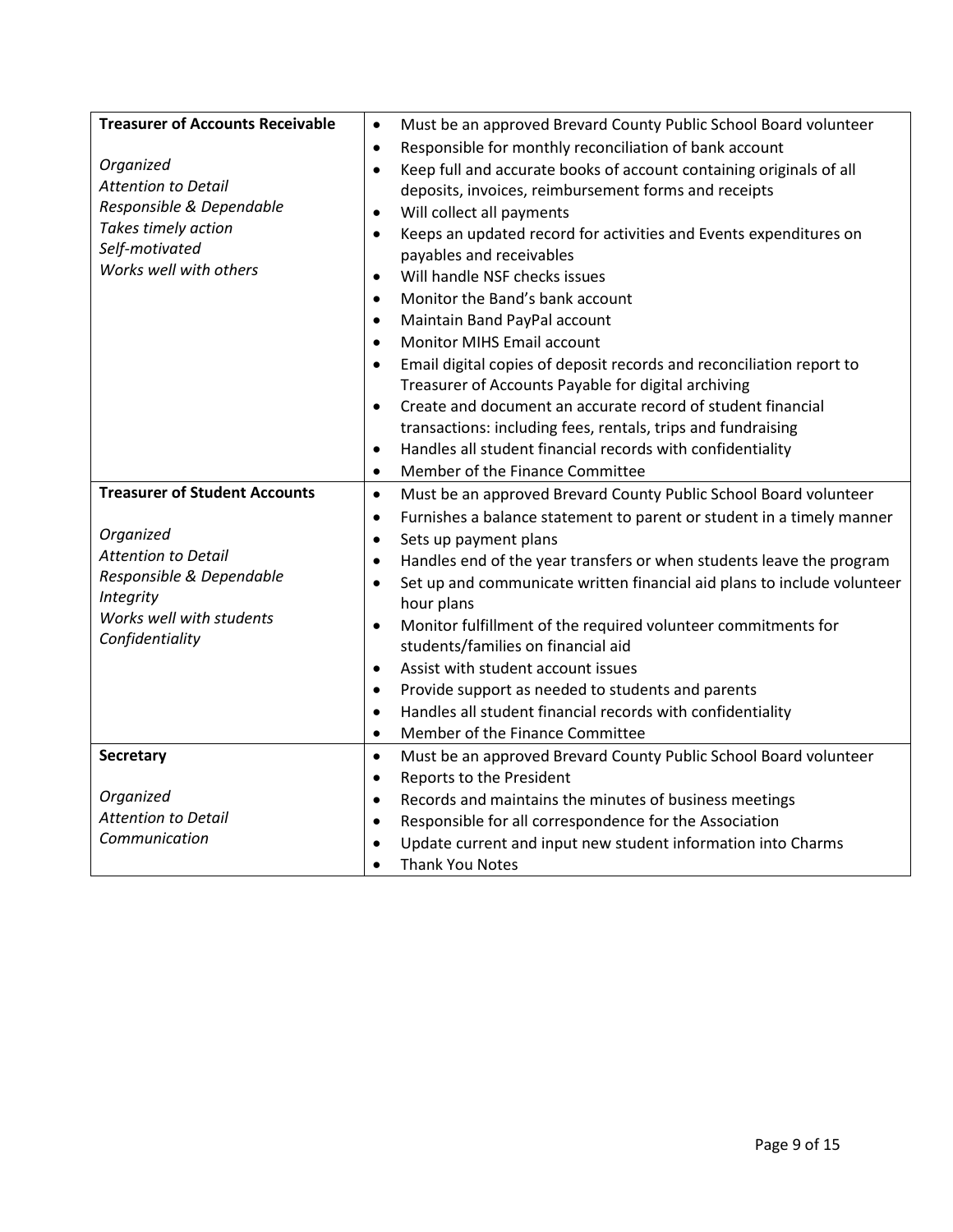| <b>Finance Committee</b>      | Consists of:<br>$\bullet$                                                                                                                                     |  |  |
|-------------------------------|---------------------------------------------------------------------------------------------------------------------------------------------------------------|--|--|
|                               | 1. Vice President of Finances (Chair)                                                                                                                         |  |  |
| Responsible for the financial | President                                                                                                                                                     |  |  |
| oversight of the organization | 3. Treasurer of Accounts Payable                                                                                                                              |  |  |
|                               | <b>Treasurer of Accounts Receivable</b><br>4.                                                                                                                 |  |  |
|                               | 5. Treasurer of Accounts Student Accounts                                                                                                                     |  |  |
|                               | Secretary<br>6.                                                                                                                                               |  |  |
|                               | <b>Band Director</b>                                                                                                                                          |  |  |
|                               | Reviews Band Financial Aid applications                                                                                                                       |  |  |
|                               | Review and process trip scholarships.                                                                                                                         |  |  |
|                               | Works with Trip Coordinator Chair and Travel Company on trip planning<br>and in determining process for verifying registered students are in good<br>standing |  |  |
|                               | Determine band budget for coming year and present to board for<br>approval                                                                                    |  |  |

## **Article 16 – Committees**

<span id="page-9-0"></span>The President may create committees and liaison positions, both standing and temporary, that he/she deems necessary to meet the objectives and carry on the work of the Organization. The committees and liaisons will serve for one fiscal year, or the length of the project. Members may return for subsequent terms. The committee chairperson is responsible for filing a report of his/her respective committee at each Board Meeting when the committee is active. Any committee chairperson responsible for a committee where monies are collected is responsible for coordinating with the Account Receivable Treasurer to ensure proper collection of funds along with appropriate documentation. A list of committees, liaison positions, and their descriptions shall be maintained as part of these Bylaws and shall be updated each year as needed. Nine (9) standing committees shall exist (Uniforms, Fundraising, Events, Logistics, Volunteers/Chaperones, Concession/Hospitality, Media Services, Trip Coordinator, Space Coast Classic Chair) and the Chairs of these committees will be elected and have voting rights as Board Members.

## **Committee Chairs**

All Committee Chairs must be an approved Brevard County Public School Board volunteer.

## **Working Group Leads**

Working Group Leaders will be selected to serve at the discretion of the Board and be assigned to corresponding Committee Chair or Board positions. These are not limited and may be created as needed. Examples: Web – Secretary, Bucket Drops – Fundraising, , Announcer – Events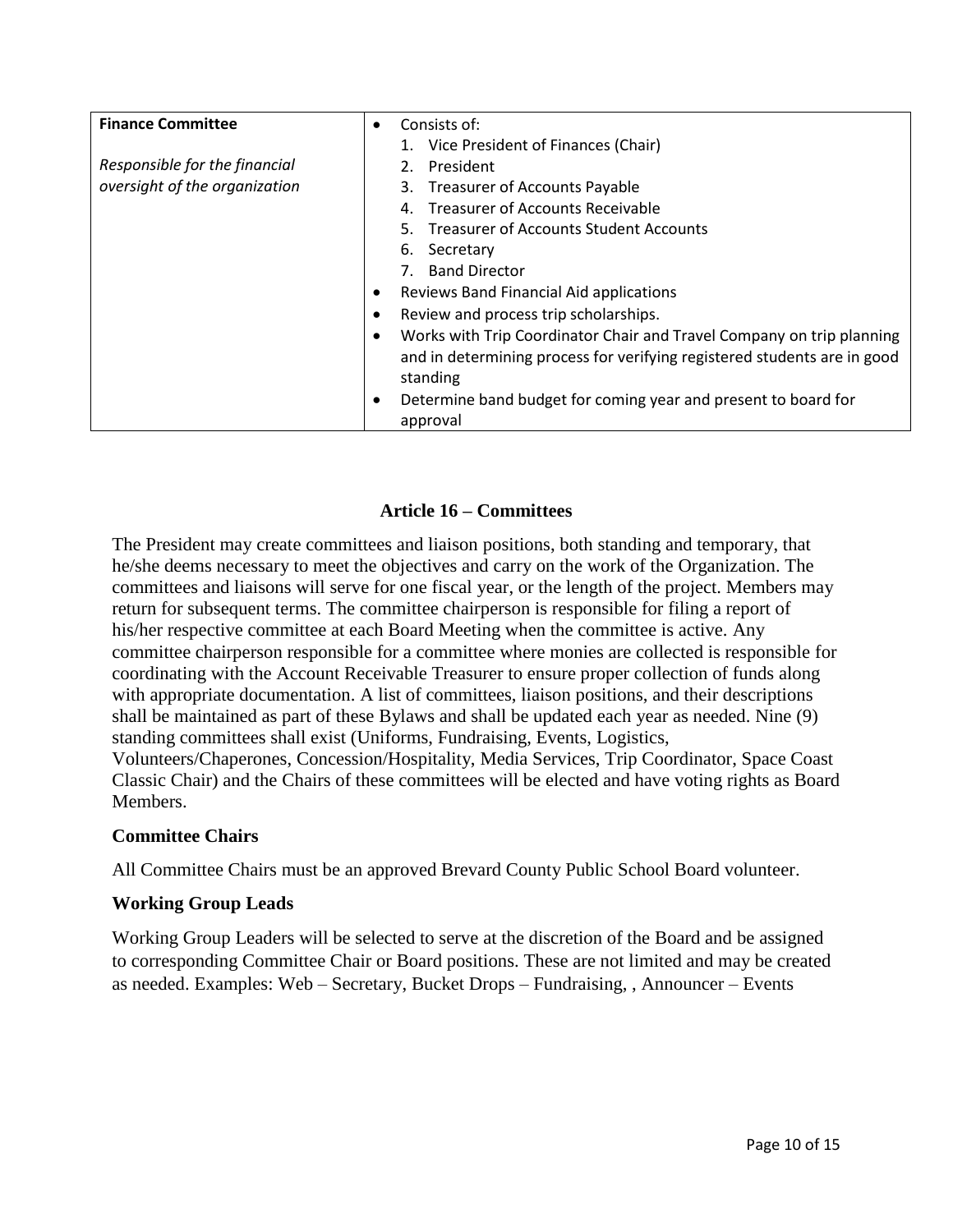<span id="page-10-0"></span>

| <b>POSITION &amp; SKILLS NEEDED</b> | <b>DESCRIPTION</b>                                                                  |
|-------------------------------------|-------------------------------------------------------------------------------------|
| <b>Uniforms Committee Chair</b>     | Must be an approved Brevard County Public School Board volunteer<br>$\bullet$       |
|                                     | Provides status on the Uniform Committee at each Board meeting<br>٠                 |
| Organized                           | Promptly submits monies collected to the Accounts Receivable<br>$\bullet$           |
| Responsible & Dependable            | Treasurer                                                                           |
| Works well with students            | Submits appropriate documentation to the Accounts Receivable<br>٠                   |
|                                     | Treasurer                                                                           |
|                                     | Available before all performances where uniforms will be worn<br>٠                  |
|                                     | Responsible for compiling and distributing Freshman Welcome<br>$\bullet$            |
|                                     | packages (shoes, shirt, bag, water bottle, etc.).                                   |
|                                     | Oversee the Student Uniform officers<br>$\bullet$                                   |
|                                     | Oversee and perform alterations<br>٠                                                |
|                                     | Oversee washing process<br>$\bullet$                                                |
|                                     | At end of season, submit list of washers to Accounts Receivable<br>٠                |
|                                     | Treasurer                                                                           |
| <b>Fundraising Committee Chairs</b> | Must be an approved Brevard County Public School Board volunteer<br>$\bullet$       |
| (2 positions)                       | Provides status on the Fundraising Committee at each Board meeting<br>٠             |
| Motivating                          | Reports to the VP of Finance<br>$\bullet$                                           |
| Persuasiveness                      | Executes all planned fundraising service and sales activities<br>٠                  |
| Organized<br><b>Detailed</b>        | Supports the Events Chair on all fundraising events<br>٠                            |
| Researcher                          | Coordinates with the Accounts Receivable Treasurer for collection of<br>$\bullet$   |
| <b>Forward Thinking</b>             | money                                                                               |
| Outgoing                            | Submits appropriate documentation to the Accounts Receivable<br>٠                   |
|                                     | Treasurer to include credits to student accounts, etc.                              |
|                                     | Collects order forms or documentation for specific fund raisers<br>٠                |
|                                     | Distributes purchased products (i.e., candy, cookie dough) to students<br>$\bullet$ |
|                                     | who then deliver to customers                                                       |
|                                     | Will assist Accounts Receivable Treasurer in counting money as needed<br>$\bullet$  |
|                                     | Handles any discrepancies with order forms or monies collected<br>٠                 |
|                                     | Fill out paperwork for any/and all fundraisers<br>٠                                 |
|                                     | Research best fund raisers                                                          |
|                                     | Coordinate Fundraisers with Front Office<br>$\bullet$                               |
| <b>Events Committee Chair</b>       | Must be an approved Brevard County Public School Board volunteer<br>٠               |
| (2 positions)                       | Provides status on the Events Committee at each Board meeting<br>٠                  |
| Management                          | Reports to the VP of Events<br>٠                                                    |
| Motivating                          | Implements planned events as directed by VP of Events.<br>٠                         |
| Delegation                          | Assign committees for events as necessary.<br>٠                                     |
|                                     | Coordinate with Volunteer Chair for all available resources that are<br>٠           |
|                                     | required.                                                                           |
|                                     | Coordinate with Fundraising Committee Chairs for any fundraising<br>٠               |
|                                     | events                                                                              |
|                                     | Coordinate with Finance Committee for support of fundraising events<br>٠            |
|                                     |                                                                                     |

## **Article 16 – Duties of the Committee Chairs**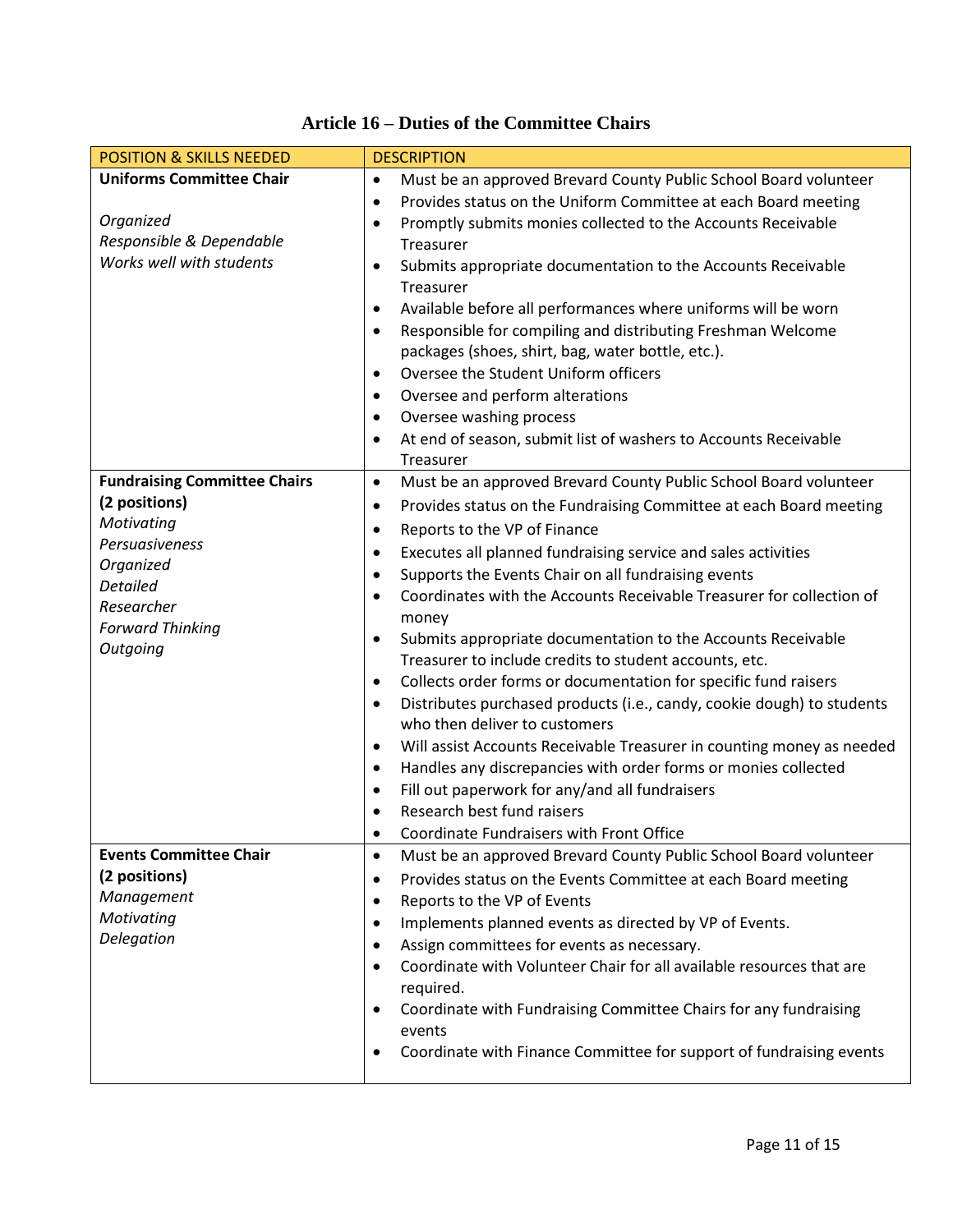| <b>Trip Coordinator Chair</b><br>Management<br>Motivating<br>Delegation                                                    | Provides status on the Trip Committee at each Board Meeting<br>$\bullet$<br>Reports to the VP of Events<br>٠<br>Determines possible destinations with Band Director and BBO<br>٠<br>Establishes trip criteria with Band Director and BBO<br>$\bullet$<br>Solicits proposals from travel agencies<br>$\bullet$<br>Work with the Finance Committee and travel agency to develop rules<br>$\bullet$<br>that ensure students are in good financial standing<br>Reviews proposals with BBO and determine selection<br>$\bullet$<br>Provides trip information to parents and students<br>$\bullet$<br>Coordinates itinerary and rooming lists with travel agency<br>$\bullet$<br>Coordinate with Fundraising Committee Chairs and Events VP for any<br>$\bullet$<br>fundraising activities<br>Work with Volunteer Coordinator to determine chaperone volunteer<br>$\bullet$<br>status<br>Provide training for trip chaperones<br>$\bullet$<br>Work with Buyer and Accounts Receivable for purchase of trip t-shirts<br>$\bullet$<br>or any other needed items |
|----------------------------------------------------------------------------------------------------------------------------|---------------------------------------------------------------------------------------------------------------------------------------------------------------------------------------------------------------------------------------------------------------------------------------------------------------------------------------------------------------------------------------------------------------------------------------------------------------------------------------------------------------------------------------------------------------------------------------------------------------------------------------------------------------------------------------------------------------------------------------------------------------------------------------------------------------------------------------------------------------------------------------------------------------------------------------------------------------------------------------------------------------------------------------------------------|
| <b>Logistics Committee Chair</b><br>Management<br>Can Do Attitude                                                          | Must be an approved Brevard County Public School Board volunteer<br>$\bullet$<br>Provides status on the Logistics Committee at each Board meeting<br>٠<br>Reports to the VP of Events<br>$\bullet$<br>Identify and coordinate necessary transportation equipment/parking<br>٠<br>required for each event<br>Pick-up, drive and drop off necessary transportation equipment<br>٠<br>1. Assist students and volunteers in loading and unloading<br>Obtains water from concessions and provides both Water and ice for<br>٠<br>visiting bands at the football games<br>Move equipment on night of games<br>٠<br>Move equipment for special events<br>$\bullet$                                                                                                                                                                                                                                                                                                                                                                                             |
| <b>Volunteers/Chaperone Committee</b><br><b>Chair</b><br>Management<br>Organization<br><b>Persuasiveness</b><br>Motivating | Must be an approved Brevard County Public School Board volunteer<br>$\bullet$<br>Provides status on the Volunteer/Chaperone Committee at each Board<br>$\bullet$<br>meeting<br>Reports to the VP of Events<br>٠<br>Creates and sends out Sign-up requests for each event<br>٠<br>Confirms volunteers' status with school<br>$\bullet$<br>Print and/or email volunteer lists for President, Vice President of<br>$\bullet$<br>Events, Concession/Hospitality Committee Chairs and Student/Parent<br>Ambassador for each event                                                                                                                                                                                                                                                                                                                                                                                                                                                                                                                            |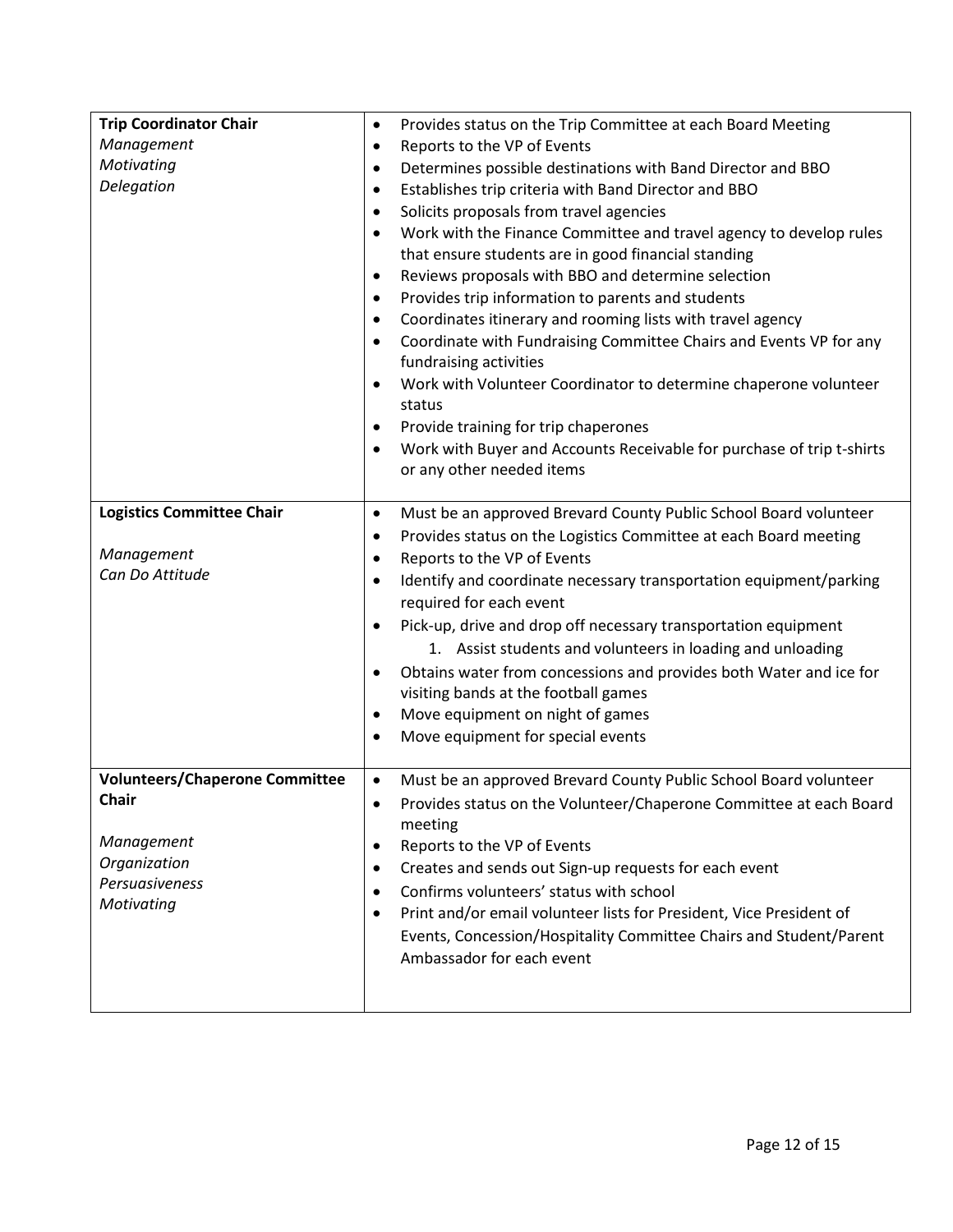| <b>Concession/Hospitality Committee</b> | $\bullet$                                                                       | Must be an approved Brevard County Public School Board volunteer                         |  |  |
|-----------------------------------------|---------------------------------------------------------------------------------|------------------------------------------------------------------------------------------|--|--|
| <b>Chairs</b>                           | Provides status on the Events Concession/Hospitality at each Board<br>$\bullet$ |                                                                                          |  |  |
| (3 positions)                           | meeting                                                                         |                                                                                          |  |  |
|                                         | $\bullet$                                                                       | Reports to the VP of Events                                                              |  |  |
| Management                              | $\bullet$                                                                       | Clean and secure all concession supplies and equipment                                   |  |  |
| Organization                            | $\bullet$                                                                       | <b>Buyer/Shopper for concession/events:</b>                                              |  |  |
|                                         |                                                                                 | 1. Purchase all foods and supplies associated with concession.<br>(Sam's, Walmart, etc.) |  |  |
|                                         |                                                                                 | 2. Work with Coordinators to ensure all product and food is                              |  |  |
|                                         |                                                                                 | purchased                                                                                |  |  |
|                                         |                                                                                 | 3. Coordinate food and drink donations                                                   |  |  |
|                                         |                                                                                 | 4. Ensure drinks, food, snacks are stocked prior and during<br>games/events              |  |  |
|                                         |                                                                                 | 5. Responsible for coordination with drink supplier (Pepsi)                              |  |  |
|                                         |                                                                                 | Place orders                                                                             |  |  |
|                                         |                                                                                 | Ensure usage by expiration date<br>п                                                     |  |  |
|                                         |                                                                                 | Handle credits/issues with drink supplier (Pepsi)<br>٠                                   |  |  |
|                                         |                                                                                 | Work closely with Treasurer of Accounts<br>$\bullet$                                     |  |  |
|                                         |                                                                                 | Payable                                                                                  |  |  |
|                                         |                                                                                 | 6. Place orders for outside vendors (Pizza etc.)                                         |  |  |
|                                         |                                                                                 | 7. Purchases water for visiting bands                                                    |  |  |
|                                         | $\bullet$                                                                       | Coordinator - Front End                                                                  |  |  |
|                                         |                                                                                 | 1. Set Up Concession for each game/event                                                 |  |  |
|                                         |                                                                                 | 2. Assigns Volunteers to locations -                                                     |  |  |
|                                         |                                                                                 | 3. Ensure customers are waited on in a timely fashion                                    |  |  |
|                                         | 4.                                                                              | Manage cash in coordination with Accounts Receivable                                     |  |  |
|                                         |                                                                                 | 5. Ensure clean up at the end of the games/events                                        |  |  |
|                                         |                                                                                 | Coordinator - Back End                                                                   |  |  |
|                                         | 1.                                                                              | Set Up Concession for each game/event (bring out grills, set up                          |  |  |
|                                         |                                                                                 | tents, etc.)                                                                             |  |  |
|                                         | 2.                                                                              | Organize which foods will be grilled and how much will be                                |  |  |
|                                         |                                                                                 | cooked for each game/event                                                               |  |  |
|                                         | 3.                                                                              | Assigns volunteers to locations - grill, wrappers, etc.                                  |  |  |
|                                         |                                                                                 | 4. Oversees cooking and wrappers to ensure proper quantity of                            |  |  |
|                                         |                                                                                 | food is prepared based on attendance of game/event                                       |  |  |
|                                         | 5.                                                                              | Work with Logistics regarding water for the stadium (ice for                             |  |  |
|                                         |                                                                                 | each game stadium and concession)                                                        |  |  |
|                                         | 6.                                                                              | Monitor propane (grills) and purchase when necessary                                     |  |  |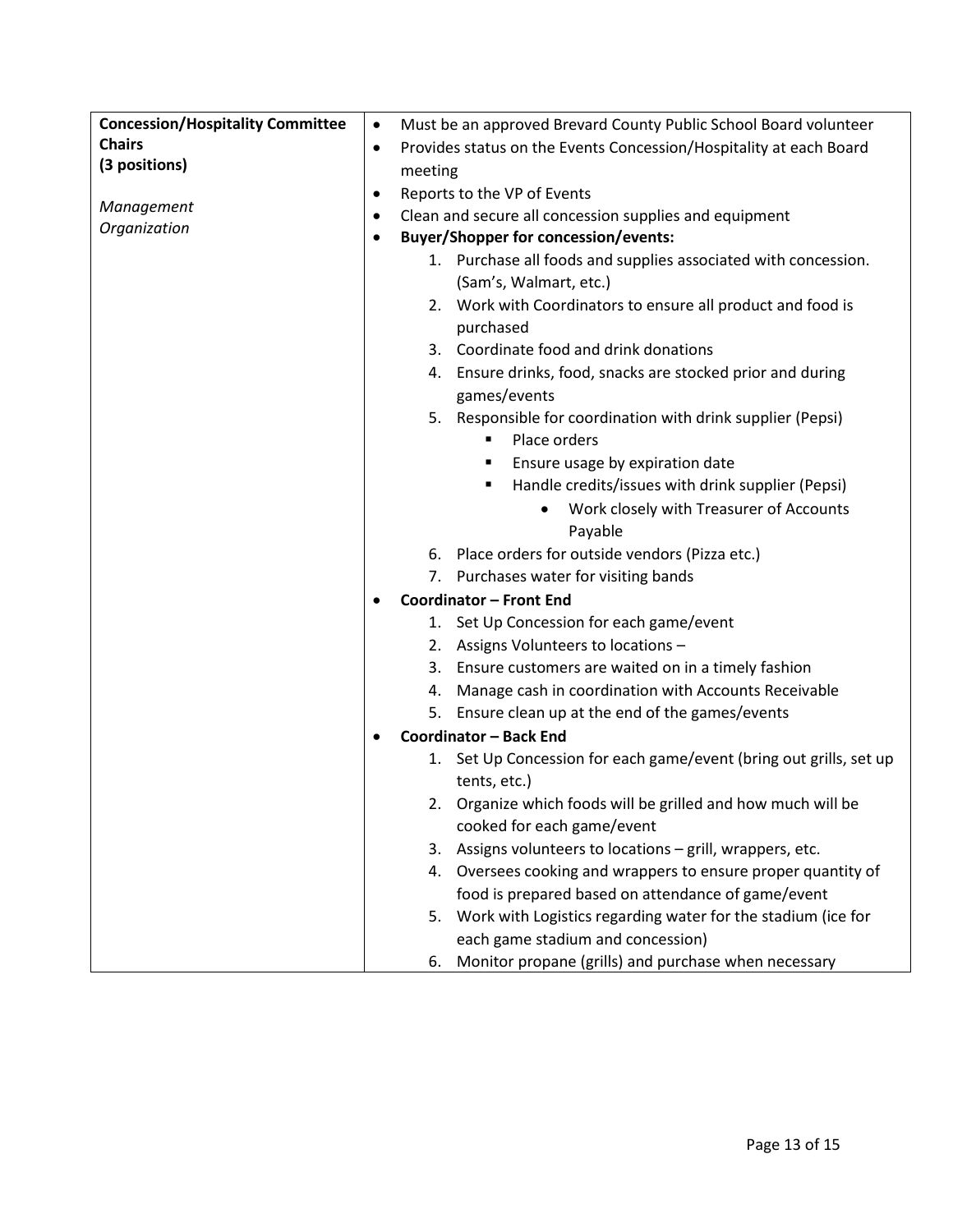| <b>Media Services Committee Chair</b> | Must be an approved Brevard County Public School Board volunteer<br>$\bullet$          |
|---------------------------------------|----------------------------------------------------------------------------------------|
|                                       | Communicates to parents through various means such as Charms, Web<br>$\bullet$         |
| <b>Tech Savvy</b>                     | page, etc.                                                                             |
| Creative                              | Web Page Maintenance<br>٠                                                              |
|                                       | Administrator of Facebook page<br>$\bullet$                                            |
|                                       | Updates BBO positions on Web Page as needed<br>$\bullet$                               |
|                                       | Shall keep and maintain all general mailing lists and databases in a safe<br>$\bullet$ |
|                                       | and secure place.                                                                      |
|                                       | A direct link to any social media working group leads<br>$\bullet$                     |
|                                       | Ensure forms on Web Page are up to date<br>$\bullet$                                   |
|                                       | Maintains Weekly Notes and/or Newsletter<br>$\bullet$                                  |
| <b>Space Coast Classic Chair</b>      | Must be an approved Brevard County Public School Board volunteer<br>$\bullet$          |
|                                       | Responsible for organizing the Space Coast Classic with the assistance<br>٠            |
|                                       | of the Band Director and Events Coordinator                                            |
|                                       | Coordinate with Fundraising Committee Chair on vendors and program<br>$\bullet$        |
|                                       | Assign sub-committees as needed<br>٠                                                   |
|                                       |                                                                                        |
| <b>Buyer</b>                          | Must be an approved Brevard County Public School Board volunteer<br>$\bullet$          |
|                                       | Provides status on purchases at each board meeting<br>$\bullet$                        |
|                                       | Reports to the VP of Finance<br>$\bullet$                                              |
|                                       | Responsible for purchasing band items<br>$\bullet$                                     |
|                                       | For example: Practice shirts, show shirts, trip t-shirts, water<br>$\circ$             |
|                                       | jugs, garment bags, gloves, ponchos, polos, flip folders,                              |
|                                       | backpacks, music, etc.                                                                 |
|                                       | Assists in taking inventory of regular items<br>$\bullet$                              |
|                                       | Responsible for obtaining housing for band judges/instructors as                       |
|                                       | necessary                                                                              |
|                                       | Submits all purchases to include vendor name, address, telephone                       |
|                                       | number and costs to Accounts Payable and Accounts Receivable                           |
|                                       |                                                                                        |

## **Article 18 – General Information**

<span id="page-13-0"></span>**Fiscal Year –** The fiscal year of this Organization will begin on July 1<sup>st</sup> and conclude on the following June  $30<sup>th</sup>$ .

**Parliamentary Authority –** Roberts Rules of Order Newly Revised in Brief will govern the Organization in all cases in which they are applicable and in which they are not in conflict with these Bylaws. Meetings shall be run by Roberts Rules of Order Newly Revised in Brief.

**Amendments –** From time to time, the Board may provide such Bylaws for the conduct of business and the carrying out of its purposes as deemed necessary. These Bylaws may be amended, altered, or rescinded by a vote of the Board. The Bylaws will be reviewed, revised where necessary and adopted every four years.